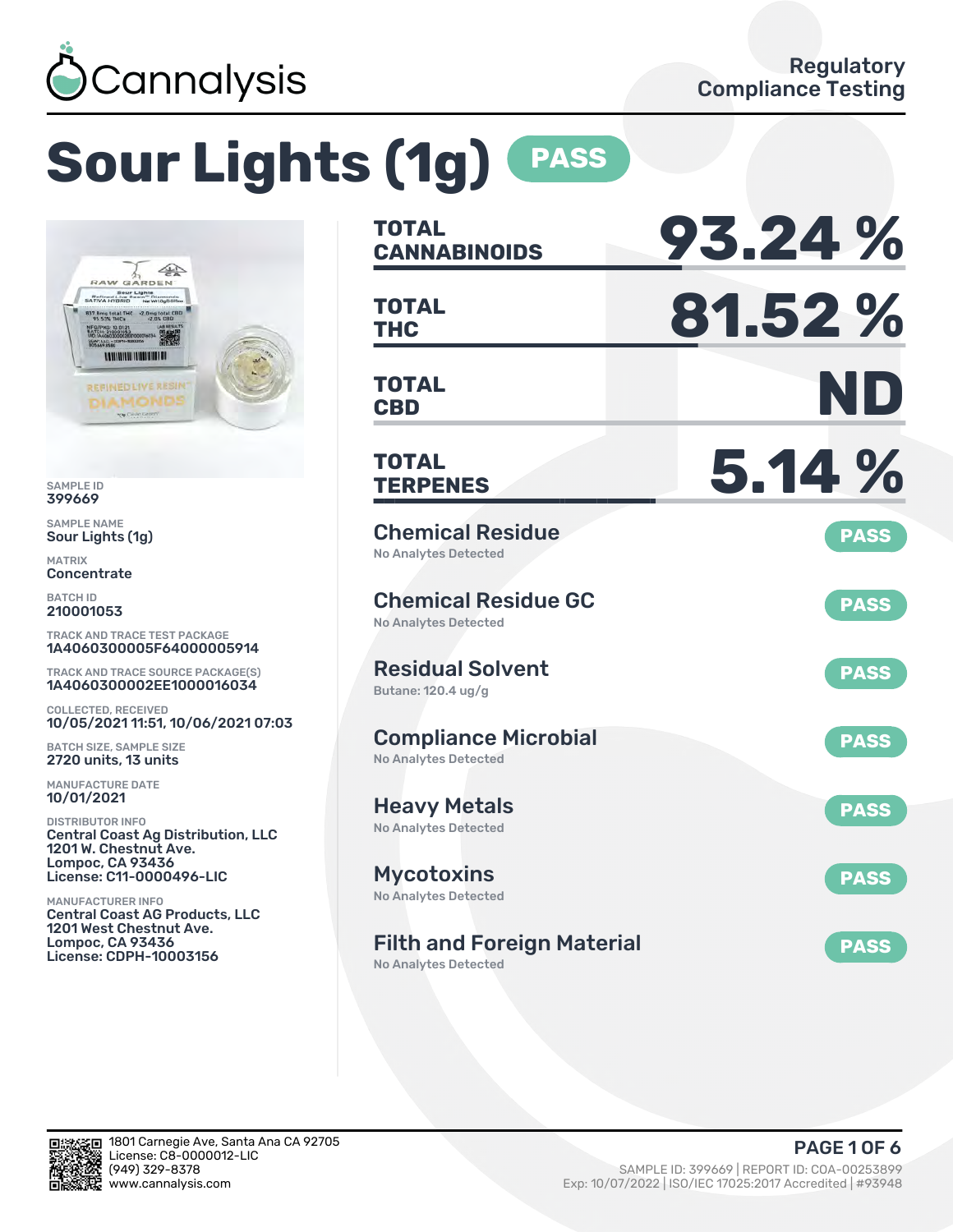

# CANNABINOID ANALYSIS

Total THC,CBD value(s) have been decarboxylated.

| TOTAL THC:          | 815.2 mg/g (81.52 %), 815.2 mg per package |
|---------------------|--------------------------------------------|
| TOTAL CBD:          | ND.                                        |
| TOTAL CANNABINOIDS: | 932.4 mg/g (93.24 %)                       |

UNIT OF MEASUREMENT: Milligrams per Gram(mg/g)

| <b>ANALYTE</b>         | <b>RESULT</b>         | <b>LOD</b> | <b>LLOO</b> | <b>ANALYTE</b>   | <b>RESULT</b> | <b>LOD</b> | <b>LLOO</b> |
|------------------------|-----------------------|------------|-------------|------------------|---------------|------------|-------------|
| THCa                   | 923.8 mg/g (92.38 %)  | 0.5000     | 1.0000      | CBDa             | <b>ND</b>     | 0.5000     | 1.0000      |
| D9THC                  | 5.036 mg/g (0.5036 %) | 0.5000     | 1.0000      | <b>CBD</b>       | <b>ND</b>     | 0.5000     | 1.0000      |
| D8THC                  | <b>ND</b>             | 0.5000     | 1.0000      | CBD <sub>v</sub> | <b>ND</b>     | 0.5000     | 1.0000      |
| <b>CBN</b>             | $<$ 1 mg/g            | 0.5000     | 1.0000      | CBCa             | $<$ 1 mg/g    | 0.5000     | 1.0000      |
| THCva                  | 3.501 mg/g (0.3501 %) | 0.5000     | 1.0000      | CBC              | <b>ND</b>     | 0.5000     | 1.0000      |
| <b>THC<sub>v</sub></b> | <b>ND</b>             | 0.5000     | 1.0000      | CBGa             | $<$ 1 mg/g    | 0.5000     | 1.0000      |
| ExoTHC                 | $<$ 1 mg/g            | 0.5000     | 1.0000      | <b>CBG</b>       | <b>ND</b>     | 0.5000     | 1.0000      |
| <b>CBL</b>             | <b>ND</b>             | 0.5000     | 1.0000      |                  |               |            |             |
|                        |                       |            |             |                  |               |            |             |

#### ADDITIONAL INFORMATION

| Method:              | SOP-TECH-001 | Sample Prepped: 10/07/2021 16:19  | Sample Approved: 10/07/2021 21:39  |  |
|----------------------|--------------|-----------------------------------|------------------------------------|--|
| Instrument: UPLC-DAD |              | Sample Analyzed: 10/07/2021 17:25 | Prep-Analytical Batch: 33243-27254 |  |



TOTAL TERPENES: 51.44 mg/g (5.144 %)

| UNIT OF MEASUREMENT:    | Milligrams per Gram(mg/g)                                                                                                      |            |        |                        |                                                    |        |             |
|-------------------------|--------------------------------------------------------------------------------------------------------------------------------|------------|--------|------------------------|----------------------------------------------------|--------|-------------|
| <b>ANALYTE</b>          | <b>RESULT</b>                                                                                                                  | <b>LOD</b> | LLOQ   | <b>ANALYTE</b>         | <b>RESULT</b>                                      | LOD    | <b>LLOQ</b> |
| 3-Carene                | <b>ND</b>                                                                                                                      | 1.000      | 2.500  | Alpha bisabolol        | <b>ND</b>                                          | 0.1000 | 0.500       |
| Alpha cedrene           | <b>ND</b>                                                                                                                      | 1.000      | 2.500  | Alpha humulene         | 1.691 mg/g $(0.1691\%)$                            | 0.5000 | 1.000       |
| Alpha pinene            | $2.340 \,\mathrm{mq/q}$ (0.2340 %)                                                                                             | 0.1000     | 1.000  | Alpha terpinene        | <b>ND</b>                                          | 0.5000 | 1.000       |
| Alpha terpineol         | 0.7125 mg/g $(0.0713\%)$                                                                                                       | 0.3260     | 0.6520 | Beta caryophyllene     | 3.981 mg/g (0.3981%)                               | 0.5000 | 1.000       |
| Beta myrcene            | 25.65 mg/g (2.565 %)                                                                                                           | 0.5000     | 1.000  | Beta pinene            | 1.232 mg/g $(0.1232 \%)$                           | 0.6070 | 1.214       |
| Borneol                 | <b>ND</b>                                                                                                                      | 1.000      | 2.500  | Camphene               | <b>ND</b>                                          | 0.5000 | 1.000       |
| Camphor                 | <b>ND</b>                                                                                                                      | 0.1000     | 0.5000 | Caryophyllene oxide ND |                                                    | 0.5000 | 2.500       |
| Cedrol                  | <b>ND</b>                                                                                                                      | 0.5000     | 1.000  | Cis geraniol           | <b>ND</b>                                          | 1.000  | 2.500       |
| Cis nerolidol           | <b>ND</b>                                                                                                                      | 2.500      | 5.000  | Eucalyptol             | <b>ND</b>                                          | 0.1000 | 0.500       |
| Fenchol                 | <ll0q< td=""><td>0.5000</td><td>1.000</td><td>Fenchone</td><td><ll0q< td=""><td>0.1000</td><td>0.500</td></ll0q<></td></ll0q<> | 0.5000     | 1.000  | Fenchone               | <ll0q< td=""><td>0.1000</td><td>0.500</td></ll0q<> | 0.1000 | 0.500       |
| Gamma terpinene         | <ll0q< td=""><td>0.1000</td><td>0.5000</td><td>Gamma terpineol</td><td><b>ND</b></td><td>0.2090</td><td>0.523</td></ll0q<>     | 0.1000     | 0.5000 | Gamma terpineol        | <b>ND</b>                                          | 0.2090 | 0.523       |
| Geranyl acetate         | <b>ND</b>                                                                                                                      | 0.1000     | 0.5000 | Guaiol                 | <b>ND</b>                                          | 2.500  | 5.000       |
| Isoborneol              | <b>ND</b>                                                                                                                      | 0.5000     | 1.000  | Isopulegol             | <b>ND</b>                                          | 2.500  | 5.000       |
| Limonene                | 4.031 mg/g (0.4031%)                                                                                                           | 0.5000     | 2.500  | Linalool               | 1.110 mg/g $(0.1110 \%)$                           | 0.5000 | 1.000       |
| Menthol                 | <b>ND</b>                                                                                                                      | 1.000      | 2.500  | Ocimene 1              | <b>ND</b>                                          | 0.1550 | 0.310       |
| Ocimene 2               | 2.446 mg/g $(0.2446\%)$                                                                                                        | 0.3450     | 1.725  | P-cymene               | <b>ND</b>                                          | 0.5230 | 1.045       |
| P-mentha-1,5-diene ND   |                                                                                                                                | 0.5000     | 1.000  | Pulegone               | <b>ND</b>                                          | 0.1000 | 0.500       |
| Sabinene                | <b>ND</b>                                                                                                                      | 0.5000     | 1.000  | Terpinolene            | 8.248 mg/g $(0.8248%)$                             | 0.1000 | 0.500       |
| Trans beta farnesene ND |                                                                                                                                | 2.500      | 5.000  | Trans geraniol         | <b>ND</b>                                          | 0.5000 | 2.500       |
| Trans nerolidol         | <b>ND</b>                                                                                                                      | 0.5000     | 2.500  | Valencene              | <b>ND</b>                                          | 0.5000 | 1.000       |
|                         |                                                                                                                                |            |        |                        |                                                    |        |             |

| ANALYTE                 | <b>RESULT</b>                                                                                                                   | <b>LOD</b> | <b>LLOQ</b> | <b>ANALYTE</b>         | <b>RESULT</b>                                       | <b>LOD</b> | <b>LLOQ</b> |
|-------------------------|---------------------------------------------------------------------------------------------------------------------------------|------------|-------------|------------------------|-----------------------------------------------------|------------|-------------|
| 3-Carene                | <b>ND</b>                                                                                                                       | 1.000      | 2.500       | Alpha bisabolol        | <b>ND</b>                                           | 0.1000     | 0.5000      |
| Alpha cedrene           | <b>ND</b>                                                                                                                       | 1.000      | 2.500       | Alpha humulene         | 1.691 mg/g $(0.1691\%)$                             | 0.5000     | 1.000       |
| Alpha pinene            | 2.340 mg/g (0.2340 %)                                                                                                           | 0.1000     | 1.000       | Alpha terpinene        | <b>ND</b>                                           | 0.5000     | 1.000       |
| Alpha terpineol         | $0.7125 \text{ mg/g} (0.0713 \text{ %})$                                                                                        | 0.3260     | 0.6520      | Beta caryophyllene     | $3.981 \,\mathrm{mg/g}$ (0.3981 %)                  | 0.5000     | 1.000       |
| Beta myrcene            | 25.65 mg/g (2.565 %)                                                                                                            | 0.5000     | 1.000       | Beta pinene            | 1.232 mg/g $(0.1232 \%)$                            | 0.6070     | 1.214       |
| Borneol                 | <b>ND</b>                                                                                                                       | 1.000      | 2.500       | Camphene               | <b>ND</b>                                           | 0.5000     | 1.000       |
| Camphor                 | <b>ND</b>                                                                                                                       | 0.1000     | 0.5000      | Caryophyllene oxide ND |                                                     | 0.5000     | 2.500       |
| Cedrol                  | <b>ND</b>                                                                                                                       | 0.5000     | 1.000       | Cis geraniol           | <b>ND</b>                                           | 1.000      | 2.500       |
| Cis nerolidol           | <b>ND</b>                                                                                                                       | 2.500      | 5.000       | Eucalyptol             | <b>ND</b>                                           | 0.1000     | 0.5000      |
| Fenchol                 | <lloq< td=""><td>0.5000</td><td>1.000</td><td>Fenchone</td><td><ll0q< td=""><td>0.1000</td><td>0.5000</td></ll0q<></td></lloq<> | 0.5000     | 1.000       | Fenchone               | <ll0q< td=""><td>0.1000</td><td>0.5000</td></ll0q<> | 0.1000     | 0.5000      |
| Gamma terpinene         | <lloq< td=""><td>0.1000</td><td>0.5000</td><td>Gamma terpineol</td><td><b>ND</b></td><td>0.2090</td><td>0.5230</td></lloq<>     | 0.1000     | 0.5000      | Gamma terpineol        | <b>ND</b>                                           | 0.2090     | 0.5230      |
| Geranyl acetate         | <b>ND</b>                                                                                                                       | 0.1000     | 0.5000      | Guaiol                 | <b>ND</b>                                           | 2.500      | 5.000       |
| Isoborneol              | <b>ND</b>                                                                                                                       | 0.5000     | 1.000       | Isopulegol             | <b>ND</b>                                           | 2.500      | 5.000       |
| Limonene                | 4.031 mg/g (0.4031%)                                                                                                            | 0.5000     | 2.500       | Linalool               | 1.110 mg/g $(0.1110 \%)$                            | 0.5000     | 1.000       |
| Menthol                 | <b>ND</b>                                                                                                                       | 1.000      | 2.500       | Ocimene 1              | <b>ND</b>                                           | 0.1550     | 0.3100      |
| Ocimene 2               | 2.446 mg/g $(0.2446\%)$                                                                                                         | 0.3450     | 1.725       | P-cymene               | <b>ND</b>                                           | 0.5230     | 1.045       |
| P-mentha-1,5-diene ND   |                                                                                                                                 | 0.5000     | 1.000       | Pulegone               | <b>ND</b>                                           | 0.1000     | 0.5000      |
| Sabinene                | <b>ND</b>                                                                                                                       | 0.5000     | 1.000       | Terpinolene            | 8.248 mg/g $(0.8248\%)$                             | 0.1000     | 0.5000      |
| Trans beta farnesene ND |                                                                                                                                 | 2.500      | 5.000       | Trans geraniol         | <b>ND</b>                                           | 0.5000     | 2.500       |
| Trans nerolidol         | <b>ND</b>                                                                                                                       | 0.5000     | 2.500       | Valencene              | <b>ND</b>                                           | 0.5000     | 1.000       |



PAGE 2 OF 6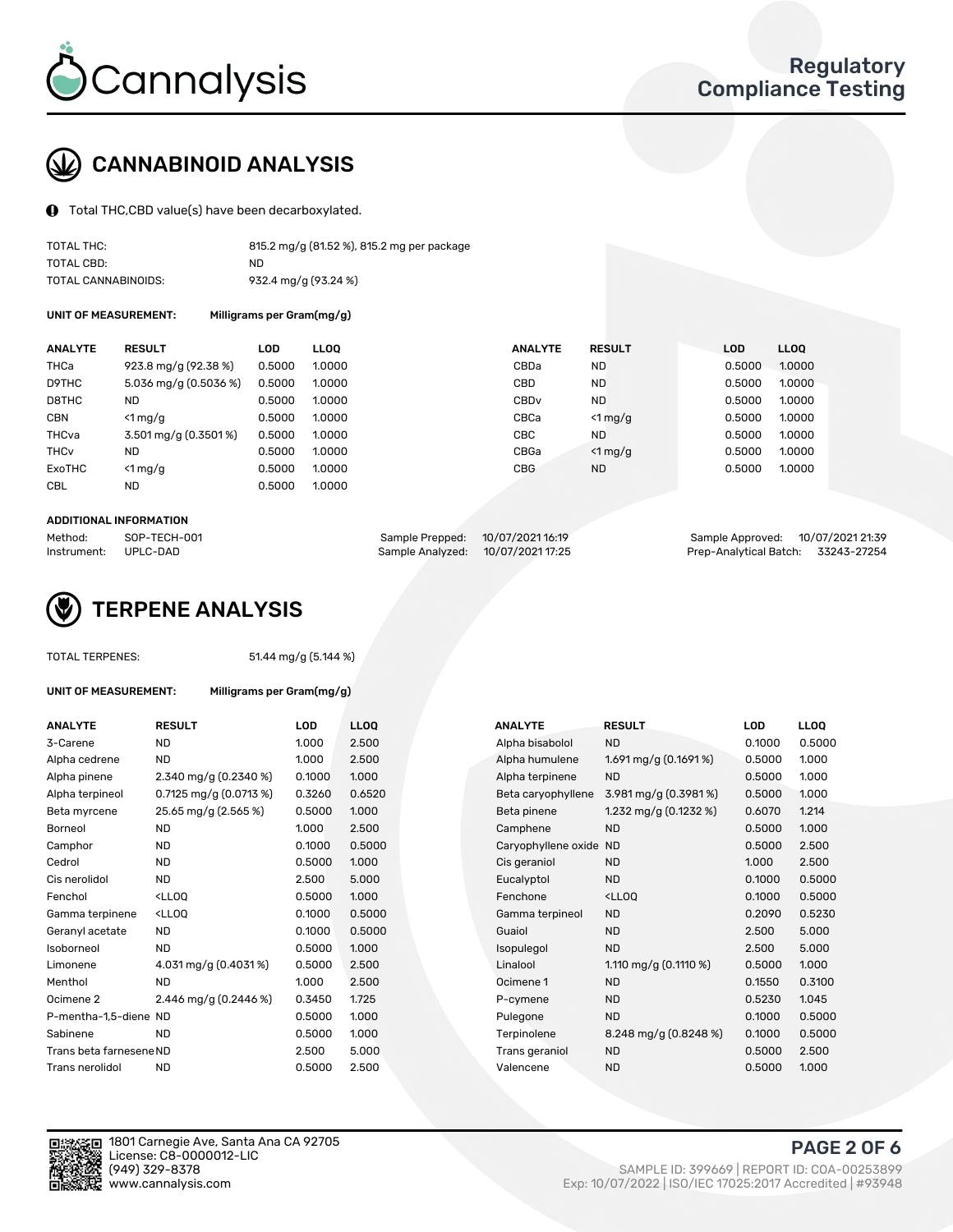

# Regulatory Compliance Testing

#### ADDITIONAL INFORMATION

Method: SOP-TECH-027 Sample Prepped: 10/06/2021 15:07 Sample Approved: 10/07/2021 15:43 Prep-Analytical Batch: 33196-27210



CHEMICAL RESIDUE ANALYSIS PASS

UNIT OF MEASUREMENT: Micrograms per Gram(ug/g)

| <b>ANALYTE</b>    | <b>RESULT</b> | LOD    | LL <sub>OO</sub> | <b>ACTION LEVEL</b> |      | <b>ANALYTE</b>      | <b>RESULT</b> | LOD    | <b>LLOQ</b> | <b>ACTION LEVEL</b> |      |
|-------------------|---------------|--------|------------------|---------------------|------|---------------------|---------------|--------|-------------|---------------------|------|
| Abamectin         | <b>ND</b>     | 0.0200 | 0.0400           | 0.1000              | Pass | Acephate            | <b>ND</b>     | 0.0200 | 0.0400      | 0.1000              | Pass |
| Acequinocyl       | <b>ND</b>     | 0.0200 | 0.0400           | 0.1000              | Pass | Acetamiprid         | <b>ND</b>     | 0.0200 | 0.0400      | 0.1000              | Pass |
| Aldicarb          | <b>ND</b>     | 0.0200 | 0.0400           | 0.0                 | Pass | Azoxystrobin        | <b>ND</b>     | 0.0200 | 0.0400      | 0.1000              | Pass |
| Bifenazate        | <b>ND</b>     | 0.0200 | 0.0400           | 0.1000              | Pass | <b>Bifenthrin</b>   | <b>ND</b>     | 0.0200 | 0.0400      | 3.000               | Pass |
| <b>Boscalid</b>   | <b>ND</b>     | 0.0200 | 0.0400           | 0.1000              | Pass | Carbaryl            | <b>ND</b>     | 0.0200 | 0.0400      | 0.5000              | Pass |
| Carbofuran        | <b>ND</b>     | 0.0200 | 0.0400           | 0.0                 | Pass | Chlorantraniliprole | <b>ND</b>     | 0.0200 | 0.0400      | 10.00               | Pass |
| Clofentezine      | <b>ND</b>     | 0.0200 | 0.0400           | 0.1000              | Pass | Coumaphos           | <b>ND</b>     | 0.0200 | 0.0400      | 0.0                 | Pass |
| Cyfluthrin        | <b>ND</b>     | 0.4000 | 1.000            | 2.000               | Pass | Cypermethrin        | <b>ND</b>     | 0.4000 | 1.000       | 1.000               | Pass |
| Daminozide        | <b>ND</b>     | 0.0200 | 0.0400           | 0.0                 | Pass | Diazinon            | <b>ND</b>     | 0.0200 | 0.0400      | 0.1000              | Pass |
| <b>Dichlorvos</b> | <b>ND</b>     | 0.0200 | 0.0400           | 0.0                 | Pass | Dimethoate          | <b>ND</b>     | 0.0200 | 0.0400      | 0.0                 | Pass |
| Dimethomorph      | <b>ND</b>     | 0.0200 | 0.0400           | 2.000               | Pass | <b>Ethoprophos</b>  | <b>ND</b>     | 0.0200 | 0.0400      | 0.0                 | Pass |
| Etofenprox        | <b>ND</b>     | 0.0200 | 0.0400           | 0.0                 | Pass | Etoxazole           | <b>ND</b>     | 0.0200 | 0.0400      | 0.1000              | Pass |
| Fenhexamid        | <b>ND</b>     | 0.0200 | 0.0400           | 0.1000              | Pass | Fenoxycarb          | <b>ND</b>     | 0.0200 | 0.0400      | 0.0                 | Pass |
| Fenpyroximate     | <b>ND</b>     | 0.0200 | 0.0400           | 0.1000              | Pass | Fipronil            | <b>ND</b>     | 0.0400 | 0.1000      | 0.0                 | Pass |
| Flonicamid        | <b>ND</b>     | 0.0200 | 0.0400           | 0.1000              | Pass | Fludioxonil         | <b>ND</b>     | 0.0200 | 0.0400      | 0.1000              | Pass |
| Hexythiazox       | <b>ND</b>     | 0.0200 | 0.0400           | 0.1000              | Pass | Imazalil            | <b>ND</b>     | 0.0200 | 0.0400      | 0.0                 | Pass |
| Imidacloprid      | <b>ND</b>     | 0.0200 | 0.0400           | 5.000               | Pass | Kresoxim methyl     | <b>ND</b>     | 0.0200 | 0.0400      | 0.1000              | Pass |
| Malathion         | <b>ND</b>     | 0.0200 | 0.0400           | 0.5000              | Pass | Metalaxyl           | <b>ND</b>     | 0.0200 | 0.0400      | 2.000               | Pass |
| Methiocarb        | <b>ND</b>     | 0.0200 | 0.0400           | 0.0                 | Pass | Methomyl            | <b>ND</b>     | 0.0200 | 0.0400      | 1.000               | Pass |
| Mevinphos         | <b>ND</b>     | 0.0200 | 0.0400           | 0.0                 | Pass | Myclobutanil        | <b>ND</b>     | 0.0200 | 0.0400      | 0.1000              | Pass |
| Naled             | <b>ND</b>     | 0.0200 | 0.0400           | 0.1000              | Pass | Oxamyl              | <b>ND</b>     | 0.0200 | 0.0400      | 0.5000              | Pass |
| Paclobutrazol     | <b>ND</b>     | 0.0200 | 0.0400           | 0.0                 | Pass | Permethrins         | <b>ND</b>     | 0.0400 | 0.1000      | 0.5000              | Pass |
| Phosmet           | <b>ND</b>     | 0.0200 | 0.0400           | 0.1000              | Pass | Piperonyl butoxide  | <b>ND</b>     | 0.0200 | 0.0400      | 3.000               | Pass |
| Prallethrin       | <b>ND</b>     | 0.0200 | 0.0400           | 0.1000              | Pass | Propiconazole       | <b>ND</b>     | 0.0200 | 0.0400      | 0.1000              | Pass |
| Propoxur          | <b>ND</b>     | 0.0200 | 0.0400           | 0.0                 | Pass | Pyrethrins          | <b>ND</b>     | 0.0200 | 0.0400      | 0.5000              | Pass |
| Pyridaben         | <b>ND</b>     | 0.0200 | 0.0400           | 0.1000              | Pass | Spinetoram          | <b>ND</b>     | 0.0200 | 0.0400      | 0.1000              | Pass |
| Spinosad          | <b>ND</b>     | 0.0300 | 0.0700           | 0.1000              | Pass | Spiromesifen        | <b>ND</b>     | 0.0200 | 0.0400      | 0.1000              | Pass |
| Spirotetramat     | <b>ND</b>     | 0.0200 | 0.0400           | 0.1000              | Pass | Spiroxamine         | <b>ND</b>     | 0.0200 | 0.0400      | 0.0                 | Pass |
| Tebuconazole      | <b>ND</b>     | 0.0200 | 0.0400           | 0.1000              | Pass | Thiacloprid         | <b>ND</b>     | 0.0200 | 0.0400      | 0.0                 | Pass |
| Thiamethoxam      | <b>ND</b>     | 0.0200 | 0.0400           | 5.000               | Pass | Trifloxystrobin     | <b>ND</b>     | 0.0200 | 0.0400      | 0.1000              | Pass |

### ADDITIONAL INFORMATION

Method: SOP-TECH-002 Sample Prepped: 10/06/202115:08 Sample Approved: 10/07/202111:31<br>Instrument: LC-MS/MS Sample Analyzed: 10/06/202115:55 Service Prep-Analytical Batch: 33192-27211 Prep-Analytical Batch: 33192-27211

PAGE 3 OF 6

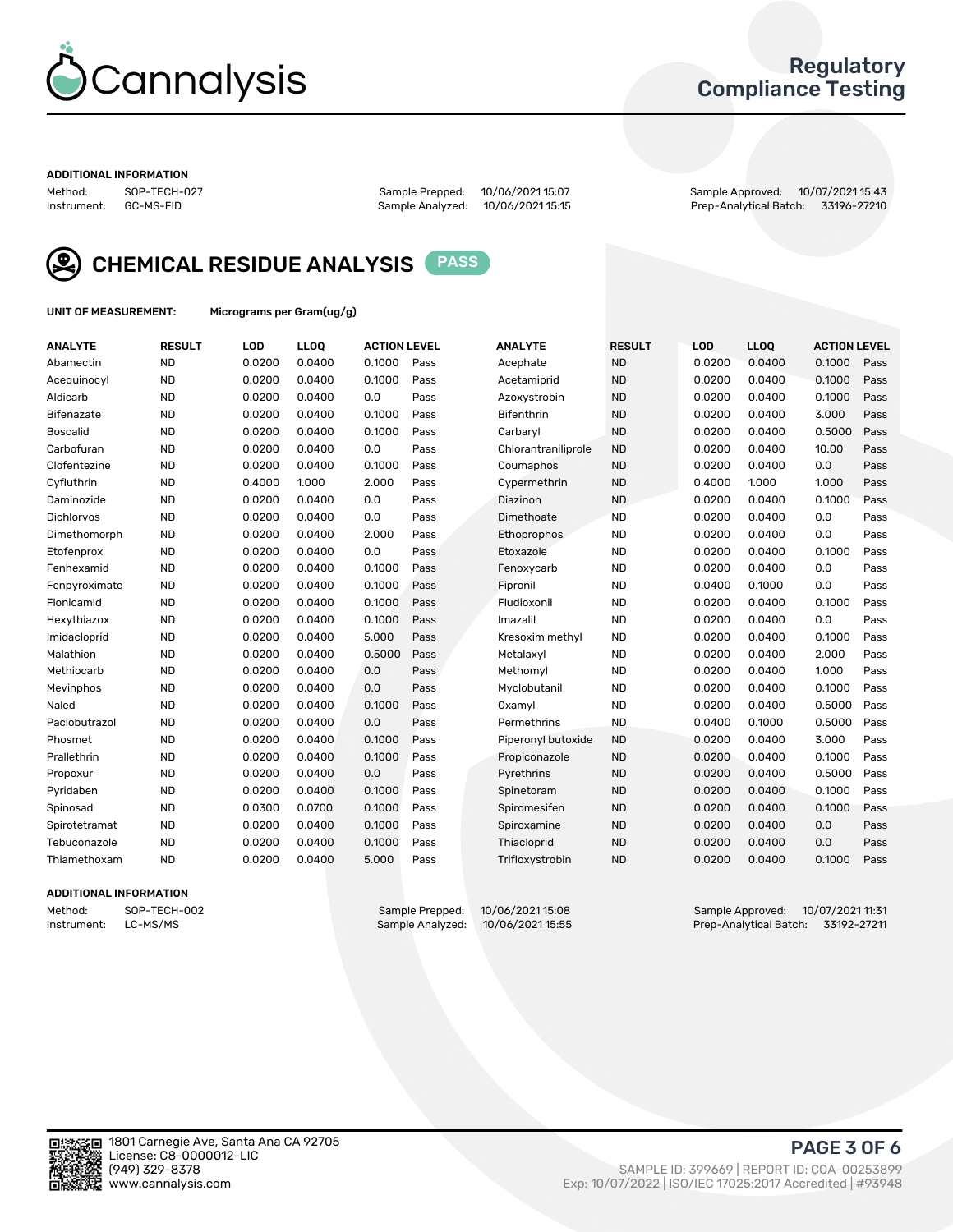

# CHEMICAL RESIDUE GC ANALYSIS PASS

| UNIT OF MEASUREMENT: | Mic |
|----------------------|-----|
|----------------------|-----|

rograms per Gram(ug/g)

| <b>ANALYTE</b>                                          | <b>RESULT</b>            | LOD    | <b>LLOO</b> | <b>ACTION LEVEL</b> |                                     | <b>ANALYTE</b>                       | <b>RESULT</b> | LOD              | <b>LLOO</b>            | <b>ACTION LEVEL</b>             |      |
|---------------------------------------------------------|--------------------------|--------|-------------|---------------------|-------------------------------------|--------------------------------------|---------------|------------------|------------------------|---------------------------------|------|
| Captan                                                  | <b>ND</b>                | 0.1000 | 0.2000      | 0.7000              | Pass                                | Chlordane                            | <b>ND</b>     | 0.0109           | 0.0136                 | 0.0                             | Pass |
| Methyl parathion                                        | <b>ND</b>                | 0.0400 | 0.1000      | 0.0                 | Pass                                | <b>PCNB</b>                          | <b>ND</b>     | 0.0200           | 0.0400                 | 0.1000                          | Pass |
| Chlorfenapyr                                            | <b>ND</b>                | 0.0800 | 0.1000      | 0.0                 | Pass                                | Chlorpyrifos                         | <b>ND</b>     | 0.0800           | 0.1000                 | 0.0                             | Pass |
| <b>ADDITIONAL INFORMATION</b><br>Method:<br>Instrument: | SOP-TECH-010<br>GC-MS/MS |        |             |                     | Sample Prepped:<br>Sample Analyzed: | 10/06/2021 15:07<br>10/06/2021 15:55 |               | Sample Approved: | Prep-Analytical Batch: | 10/07/2021 11:20<br>33193-27212 |      |

# RESIDUAL SOLVENT ANALYSIS PASS

UNIT OF MEASUREMENT: Micrograms per Gram(ug/g)

| <b>ANALYTE</b>    | <b>RESULT</b> | <b>LOD</b> | <b>LLOO</b> | <b>ACTION LEVEL</b> |      | <b>ANALYTE</b>           | <b>RESULT</b>        | LOD    | <b>LLOO</b> | <b>ACTION LEVEL</b> |      |
|-------------------|---------------|------------|-------------|---------------------|------|--------------------------|----------------------|--------|-------------|---------------------|------|
| Acetone           | <b>ND</b>     | 50.00      | 100.0       | 5000                | Pass | Acetonitrile             | <b>ND</b>            | 50.00  | 100.0       | 410.0               | Pass |
| Benzene           | <b>ND</b>     | 0.5000     | 1.000       | 1.000               | Pass | <b>Butane</b>            | $120.4 \text{ uq/q}$ | 50.00  | 100.0       | 5000                | Pass |
| Chloroform        | <b>ND</b>     | 0.5000     | 1.000       | 1.000               | Pass | Ethanol                  | <b>ND</b>            | 50.00  | 100.0       | 5000                | Pass |
| Ethyl Acetate     | <b>ND</b>     | 50.00      | 100.0       | 5000                | Pass | <b>Ethyl Ether</b>       | <b>ND</b>            | 50.00  | 100.0       | 5000                | Pass |
| Ethylene oxide    | <b>ND</b>     | 0.5000     | 1.000       | 1.000               | Pass | Heptane                  | <b>ND</b>            | 50.00  | 100.0       | 5000                | Pass |
| Hexane            | <b>ND</b>     | 50.00      | 100.0       | 290.0               | Pass | <b>Isopropyl Alcohol</b> | <b>ND</b>            | 50.00  | 100.0       | 5000                | Pass |
| Methanol          | <b>ND</b>     | 50.00      | 100.0       | 3000                | Pass | Methylene chloride       | <b>ND</b>            | 0.5000 | 1.000       | 1.000               | Pass |
| Pentane           | <b>ND</b>     | 50.00      | 100.0       | 5000                | Pass | Propane                  | <b>ND</b>            | 50.00  | 200.0       | 5000                | Pass |
| Toluene           | <b>ND</b>     | 50.00      | 100.0       | 890.0               | Pass | Xvlenes                  | <b>ND</b>            | 50.08  | 100.0       | 2170                | Pass |
| Trichloroethylene | <b>ND</b>     | 0.5000     | 1.000       | 1.000               | Pass | 1.2-Dichloroethane       | <b>ND</b>            | 0.5000 | 1.000       | 1.000               | Pass |

#### ADDITIONAL INFORMATION

|             | ADDITIONAL INFORMATION |                                  |                                    |  |
|-------------|------------------------|----------------------------------|------------------------------------|--|
| Method:     | SOP-TECH-021           | Sample Prepped: 10/06/2021 16:37 | Sample Approved: 10/07/2021 11:20  |  |
| Instrument: | : HS-GC-MS/FID         | Sample Analyzed: 10/06/202116:37 | Prep-Analytical Batch: 33197-27218 |  |



UNIT OF MEASUREMENT: Cycle Threshold (Ct)

| <b>ANALYTE</b>         | <b>RESULT</b>              | LOD   | <b>LLOO</b> |     | <b>ACTION LEVEL</b> | <b>ANALYTE</b>   | <b>RESULT</b> | LOD   | <b>LLOO</b>            |                  | <b>ACTION LEVEL</b> |
|------------------------|----------------------------|-------|-------------|-----|---------------------|------------------|---------------|-------|------------------------|------------------|---------------------|
| A.fumigatus            | <b>ND</b>                  | 33.00 | 0.0         | 0.0 | Pass                | A. flavus        | <b>ND</b>     | 33.00 | 0.0                    | 0.0              | Pass                |
| A. niger               | <b>ND</b>                  | 33.00 | 0.0         | 0.0 | Pass                | A. terreus       | <b>ND</b>     | 33.00 | 0.0                    | 0.0              | Pass                |
| <b>STEC</b>            | <b>ND</b>                  | 33.00 | 0.0         | 0.0 | Pass                | Salmonella spp   | <b>ND</b>     | 33.00 | 0.0                    | 0.0              | Pass                |
|                        |                            |       |             |     |                     |                  |               |       |                        |                  |                     |
| ADDITIONAL INFORMATION |                            |       |             |     |                     |                  |               |       |                        |                  |                     |
| Method:                | SOP-TECH-016, SOP-TECH-022 |       |             |     | Sample Prepped:     | 10/07/2021 10:10 |               |       | Sample Approved:       | 10/07/2021 22:54 |                     |
| Instrument:            | aPCR                       |       |             |     | Sample Analyzed:    | 10/07/2021 17:33 |               |       | Prep-Analytical Batch: |                  | 33210-27259         |

PAGE 4 OF 6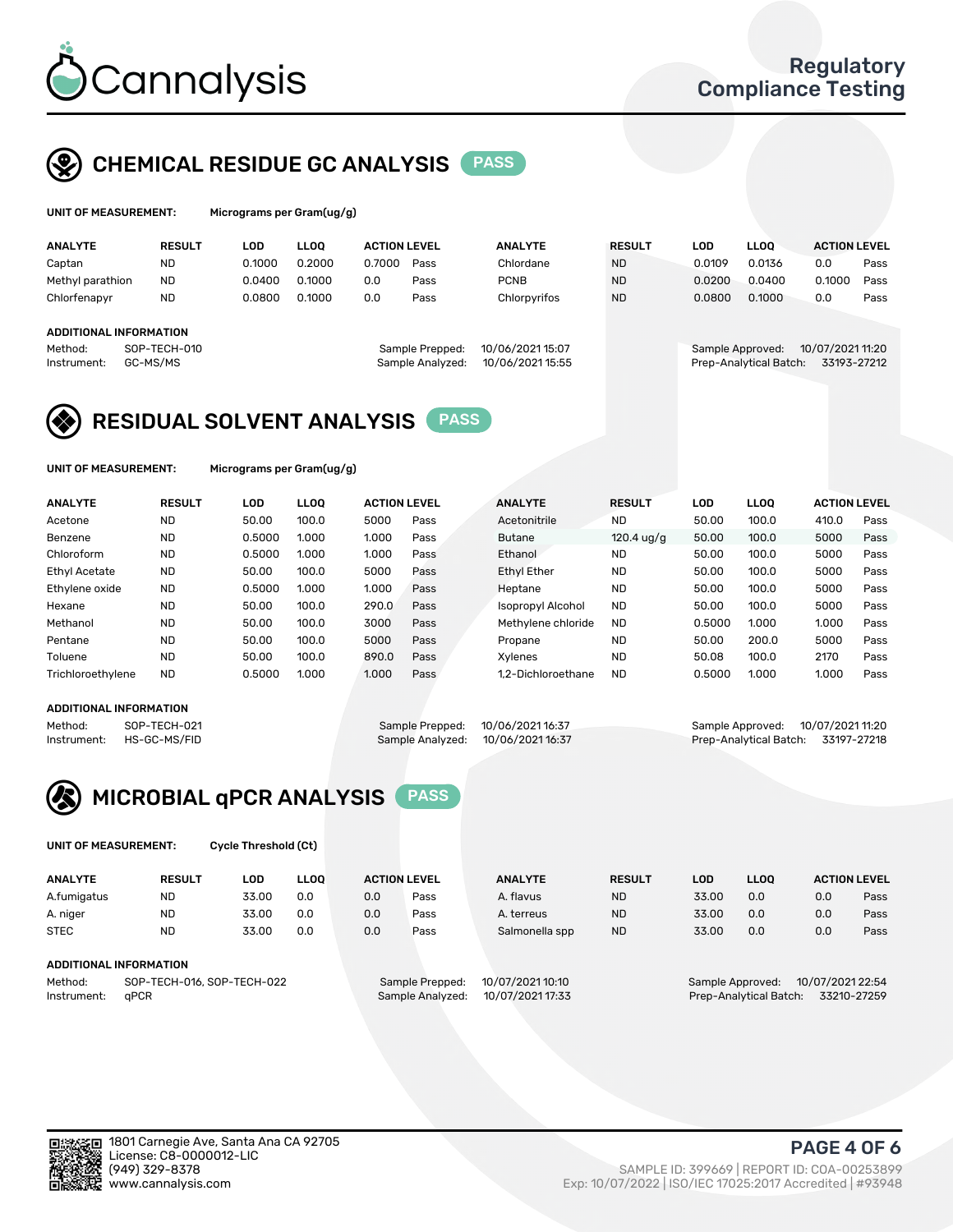



| UNIT OF MEASUREMENT:   |                               | Micrograms per Gram(ug/g) |             |                     |                                     |                                      |               |                  |                        |                                 |      |
|------------------------|-------------------------------|---------------------------|-------------|---------------------|-------------------------------------|--------------------------------------|---------------|------------------|------------------------|---------------------------------|------|
| <b>ANALYTE</b>         | <b>RESULT</b>                 | <b>LOD</b>                | <b>LLOO</b> | <b>ACTION LEVEL</b> |                                     | <b>ANALYTE</b>                       | <b>RESULT</b> | <b>LOD</b>       | <b>LLOO</b>            | <b>ACTION LEVEL</b>             |      |
| Arsenic                | <b>ND</b>                     | 0.0120                    | 0.1000      | 0.2000              | Pass                                | Cadmium                              | <b>ND</b>     | 0.0072           | 0.0500                 | 0.2000                          | Pass |
| Lead                   | <b>ND</b>                     | 0.0068                    | 0.0500      | 0.5000              | Pass                                | Mercury                              | <b>ND</b>     | 0.0060           | 0.0500                 | 0.1000                          | Pass |
|                        | <b>ADDITIONAL INFORMATION</b> |                           |             |                     |                                     |                                      |               |                  |                        |                                 |      |
| Method:<br>Instrument: | SOP-TECH-013<br>ICP-MS        |                           |             |                     | Sample Prepped:<br>Sample Analyzed: | 10/06/2021 12:57<br>10/06/2021 13:00 |               | Sample Approved: | Prep-Analytical Batch: | 10/06/2021 18:40<br>33185-27207 |      |
| (*)                    | <b>MYCOTOXINS ANALYSIS</b>    |                           |             | <b>PASS</b>         |                                     |                                      |               |                  |                        |                                 |      |

UNIT OF MEASUREMENT: Micrograms per Kilogram(ug/kg)

| <b>ANALYTE</b>          | <b>RESULT</b> | LOD   | <b>LLOO</b> | <b>ACTION LEVEL</b> |      | <b>ANALYTE</b> | <b>RESULT</b> | LOD   | <b>LLOO</b> | <b>ACTION LEVEL</b> |      |
|-------------------------|---------------|-------|-------------|---------------------|------|----------------|---------------|-------|-------------|---------------------|------|
| Aflatoxin B1            | <b>ND</b>     | 1.000 | 2.000       |                     | N/A  | Aflatoxin B2   | <b>ND</b>     | 2.000 | 5.000       |                     | N/A  |
| Aflatoxin G1            | <b>ND</b>     | 2.000 | 5.000       |                     | N/A  | Aflatoxin G2   | <b>ND</b>     | 2.000 | 5.000       |                     | N/A  |
| <b>Total Aflatoxins</b> | <b>ND</b>     | 10.00 | 14.00       | 20.00               | Pass | Ochratoxin A   | <b>ND</b>     | 1.000 | 2.000       | 20.00               | Pass |
|                         |               |       |             |                     |      |                |               |       |             |                     |      |

#### ADDITIONAL INFORMATION

Method: SOP-TECH-020 Sample Prepped: 10/06/2021 09:06 Sample Approved: 10/06/2021 16:50 Instrument: LC-MS/MS Sample Analyzed: 10/06/2021 09:17 Prep-Analytical Batch: 33182-27200

# FILTH & FOREIGN MATERIAL ANALYSIS PASS

UNIT OF MEASUREMENT: Filth and Foreign Matter (%, #/3g)

| <b>ANALYTE</b>                   | <b>RESULT</b> | LOD | LLOO | <b>ACTION LEVEL</b>                 |                  | <b>ANALYTE</b>   | <b>RESULT</b> | <b>LOD</b>                           | <b>LLOO</b>            | <b>ACTION LEVEL</b> |      |
|----------------------------------|---------------|-----|------|-------------------------------------|------------------|------------------|---------------|--------------------------------------|------------------------|---------------------|------|
| IF RH ME                         | <b>ND</b>     | 0.0 | 0.0  | 1.000                               | Pass             | <b>IFM</b>       | <b>ND</b>     | 0.0                                  | 0.0                    | 25.00               | Pass |
| Mold                             | <b>ND</b>     | 0.0 | 0.0  | 25.00                               | Pass             | <b>SSCD</b>      | <b>ND</b>     | 0.0                                  | 0.0                    | 25.00               | Pass |
|                                  |               |     |      |                                     |                  |                  |               |                                      |                        |                     |      |
| ADDITIONAL INFORMATION           |               |     |      |                                     |                  |                  |               |                                      |                        |                     |      |
| Method:<br>SOP-TECH-009          |               |     |      | 10/06/2021 15:59<br>Sample Prepped: |                  |                  |               | 10/06/2021 16:02<br>Sample Approved: |                        |                     |      |
| Instrument:<br>Visual Inspection |               |     |      |                                     | Sample Analyzed: | 10/06/2021 16:01 |               |                                      | Prep-Analytical Batch: | 33205-27213         |      |



PAGE 5 OF 6